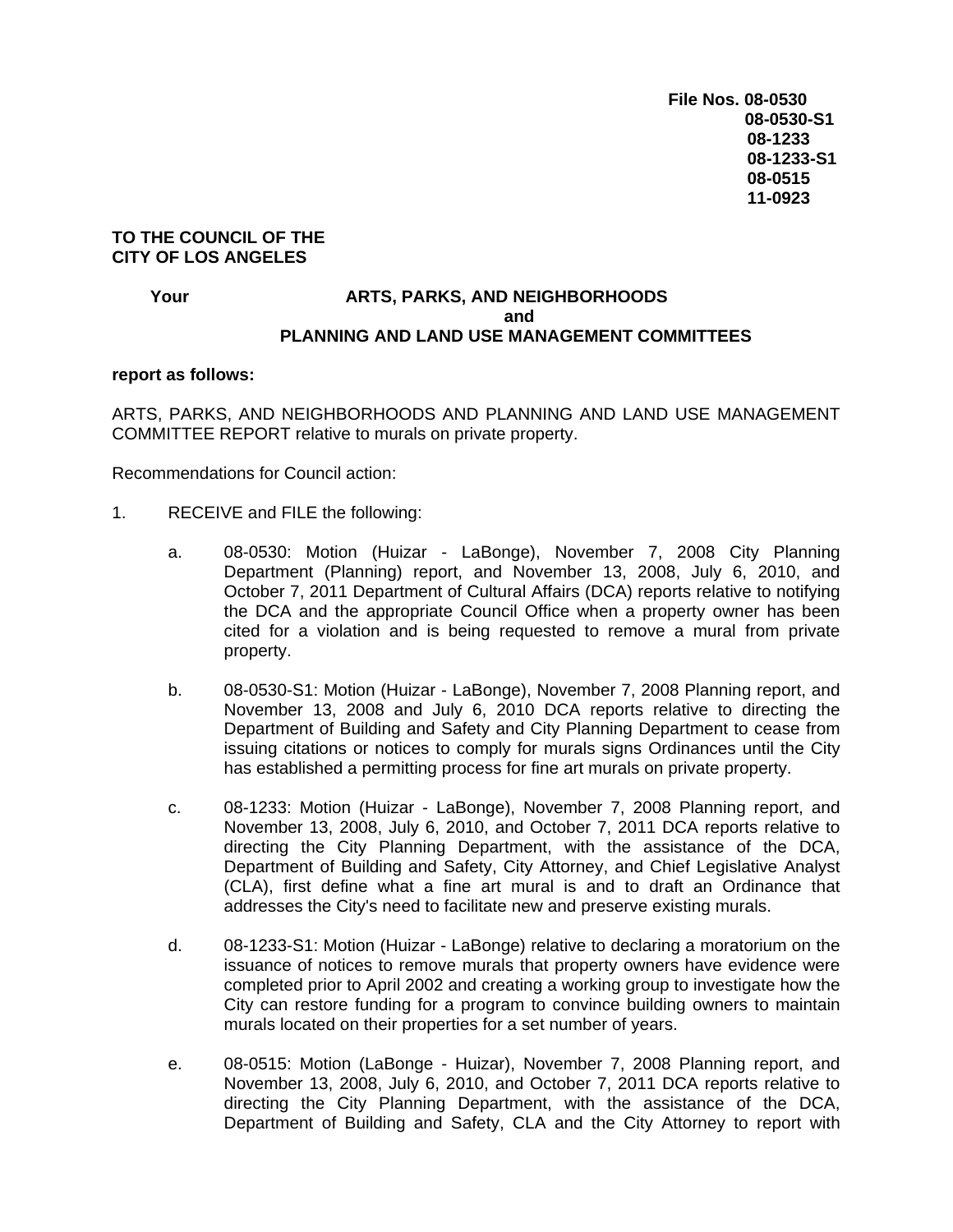recommendations on the feasibility of establishing a process which would permit the installation of fine art murals on private property.

- f. 11-0923: Motion (Rosendahl Reyes) relative to instructing the City Planning Department, with the assistance of the DCA and Department of Building and Safety, and in consultation with the City Attorney, to prepare and present and Ordinance to define murals as something other than signs and establish a Citywide program for permitting murals.
- 2. DIRECT the City Planning Department, in consultation with the City Attorney, to PREPARE and PRESENT an ORDINANCE to adopt the Vintage Mural Permit and the Time, Place, Manner Permit as detailed in the October 7, 2011 DCA report and attached to the Council file, inasmuch as these options would be cost-neutral to the City.
- 3. DIRECT the City Planning Department to investigate the option of establishing a Vintage Mural Permit five years prior to the date that the Ordinance, as described above in Recommendation No. 2, is adopted.
- 4. DIRECT that all new proposed Time/Place/Manner mural permits include the name and contact information of the party responsible for maintaining and repairing the mural.
- 5. DIRECT that as a condition of receiving the proposed Vintage Mural permit, the existing mural must be cleaned and or repaired and have an anti-graffiti coating applied to it, as well as submit the name and contact information of the party responsible for maintaining and repairing the mural.
- 6. INSTRUCT the City Administrative Officer (CAO) to work with the DCA, City Planning Department, Department of Building and Safety, Department of Public Works, and in consultation with the City Attorney, to provide a cost estimate that quantifies staff costs to issue, administer, and enforce a Public Art Easement Permit for fine art and public art murals to be located on private property, and to identify the source of funds to do so; and further INSTRUCT the CAO to report in regard to the resources available for the maintenance of existing murals and recommendations in regard to strategies/mechanisms for funding and maintenance of existing murals though a Public Art Easement approach.
- 7. INSTRUCT the CAO, DCA, and other City departments to indentify contractual personnel, staff, and any other costs associated with implementing the City's mural permitting, enforcement, and maintenance program.

Fiscal Impact Statement: Neither the CAO or the CLA has completed a financial analysis of this report.

Community Impact Statement: Yes (Council File No. 08-0515) General Comments: Studio City Neighborhood Council

## **SUMMARY**

On October 12, 2011 in a joint special meeting of the Arts, Parks and Neighborhoods and Planning and Land Use Management Committees, the Joint Committee considered a November 7, 2008 Planning report, and November 13, 2008, July 6, 2010, and October 7, 2011 DCA reports in response to a number of motions listed as follows for their respective Council files: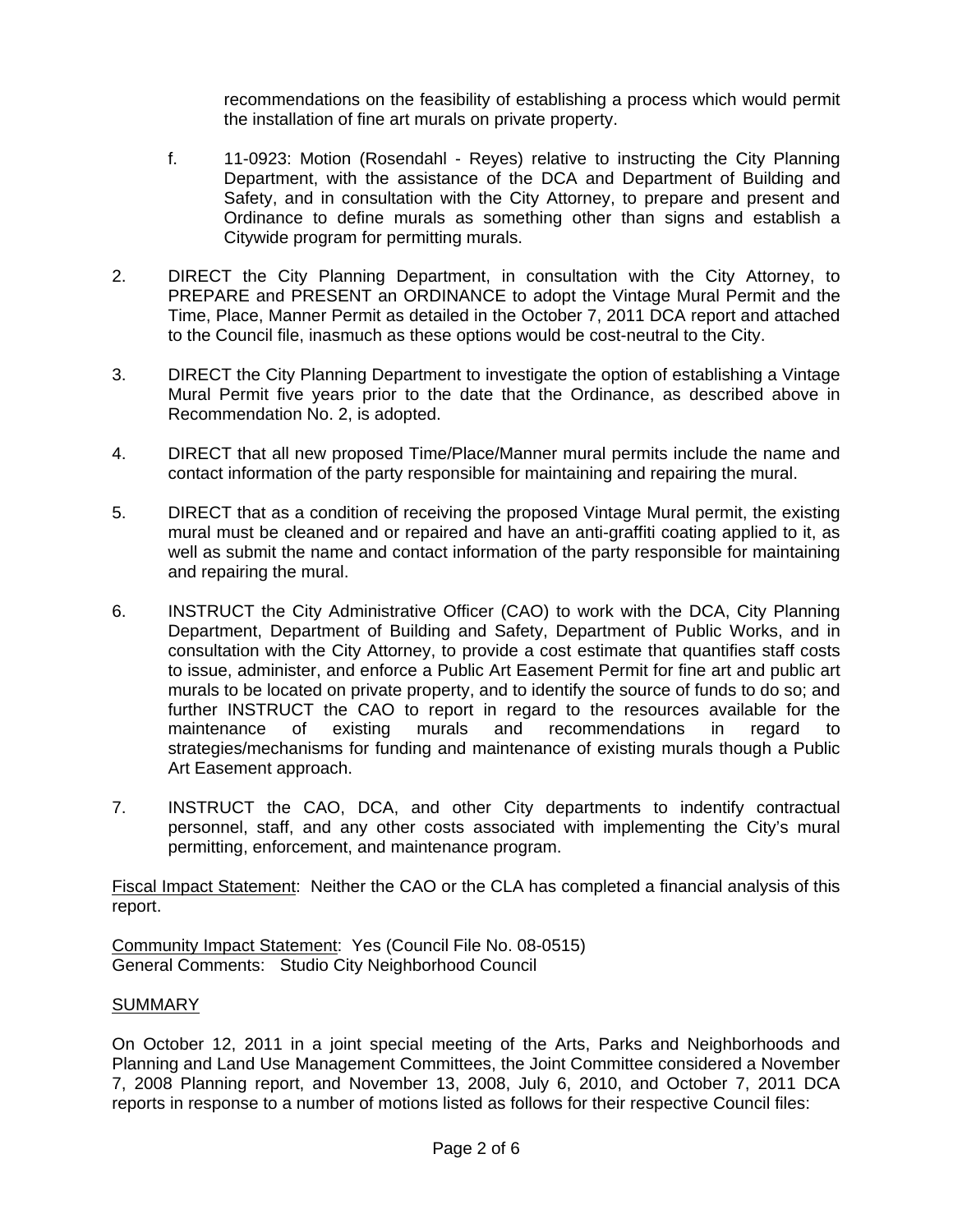- a. 08-0530: Motion (Huizar LaBonge) relative to notifying the DCA and the appropriate Council Office when a property owner has been cited for a violation and is being requested to remove a mural from private property.
- b. 08-0530-S1: Motion (Huizar LaBonge) relative to directing the Department of Building and Safety and City Planning Department to cease from issuing citations or notices to comply for murals signs Ordinances until the City has established a permitting process for fine art murals on private property.
- c. 08-1233: Motion (Huizar LaBonge) relative to directing the City Planning Department, with the assistance of the DCA, Department of Building and Safety, City Attorney, and CLA, first define what a fine art mural is and to draft an Ordinance that addresses the City's need to facilitate new and preserve existing murals.
- d. 08-0515: Motion (LaBonge Huizar) relative to directing the City Planning Department, with the assistance of the DCA, Department of Building and Safety, CLA and the City Attorney to report with recommendations on the feasibility of establishing a process which would permit the installation of fine art murals on private property.

Additionally, the following Motions were considered alone, without any reports in response:

- e. 11-0923: Motion (Rosendahl Reyes) relative to instructing the City Planning Department, with the assistance of the DCA and Department of Building and Safety, and in consultation with the City Attorney, to prepare and present and Ordinance to define murals as something other than signs and establish a Citywide program for permitting murals.
- f. 08-1233-S1: Motion (Huizar LaBonge) relative to declaring a moratorium on the issuance of notices to remove murals that property owners have evidence were completed prior to April 2002 and creating a working group to investigate how the City can restore funding for a program to convince building owners to maintain murals located on their properties for a set number of years.

According to the City Planning Department (Planning), on April 17, 2002, the City Council adopted Ordinance No. 174,517 (Council File No. 98-1474), amending the City's Sign Code to prohibit the erection of supergraphic and mural signs, except when they are specifically permitted pursuant to a legally adopted specific plan, supplemental use district or an approved development agreement. The definition of mural sign also includes Fine Art Murals. Furthermore, murals are an integral part of cultural expression in the City. Throughout the City, murals have been created by artists from diverse artistic backgrounds and traditions. Often, murals illustrate important social and cultural issues in the community in which they are created.

The creation and maintenance of murals on private property is governed by the City's sign regulations, which are a part of the City's Zoning Code. These regulations prohibit new murals, except when permitted by a specific plan, an overlay zone, or as part of a development agreement. In most cases, new murals cannot be created, and the validity of existing murals is called into question. As a result, emerging artists are denied the opportunity to create important new works of art, and the City's treasure of existing murals is slowly being lost.

Currently, the City is working to restore its murals and protect them from destruction and vandalism. The City has recently undertaken efforts to ensure that processes are in place to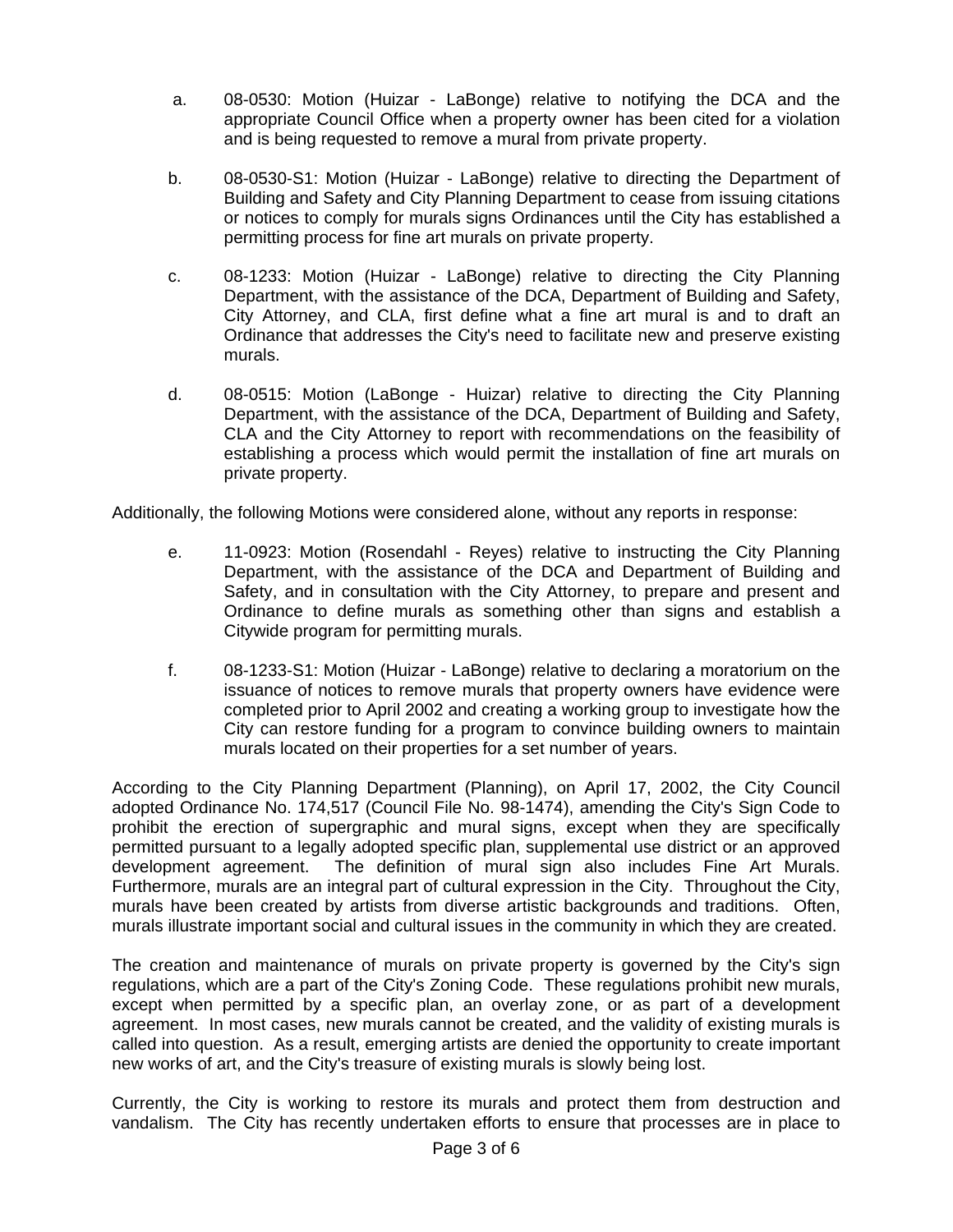protect and preserve murals. While the City is addressing protection of murals on public property, it is equally as important to extend efforts to address issues facing murals on private property, especially considering that the majority of murals in the City are painted on private property.

There has been a significant increase in the issuance of citations relative to murals that are painted on private property. The citations ultimately result in the murals being removed from private property in order to comply with the Sign Code for mural signs or advertisements. Since many of the murals are painted in response to the occurrence of graffiti on walls, their removal ultimately encourages further graffiti vandalism.

Planning then stated that in response to various requests from Council, as detailed in the motions listed above, Planning has undertaken extensive research on the practices of other jurisdictions, and on First Amendment considerations. The Department recommends that the City consider the model of Portland, Oregon, which allows Fine Art Murals on easements on private property which are donated to the City. The City, in its role as owner or patron of art, has greater leeway to distinguish based on content than when the City is acting in a regulatory capacity.

Furthermore, the City cannot regulate signage on the basis of content, due to First Amendment to the Constitution considerations. Thus, the concept of regulation of time, place and manner was explored as a basis of regulation of Fine Art Murals. It quickly became apparent, however, that such a regulation would have the effect of limiting the artistic product, and would not be acceptable to the stakeholders in the Fine Art Murals community. Further, a time, place and manner regulation, being content-neutral, would also allow such signs as supergraphics, and murals containing commercial messages, and lead to the proliferation of further advertising blight.

Next, the DCA stated that based on the experience of the City of Portland, Oregon, it is recommending three proposals to address issues surrounding murals on private property:

a. Vintage Mural Permit:

This would be a new, over-the-counter permit, issued by the Department of Building and Safety. The permit would be based on a set of defining criteria that serve as evidence that a mural was put up before a pre-established date of "five years prior to the adoption of the new Vintage Mural Permit Ordinance." When the new Vintage Mural Permit Ordinance is instituted, the DCA will be able to determine the number of murals executed prior to that date that would therefore be eligible for this designation. This permit option would enable the City to capture and permit retroactively most of the existing murals in the DCA's database and beyond. In the case of maintenance, the City would require the mural to be repaired if it is in poor condition, and have an anti-graffiti coating applied to it as a condition of receiving the permit.

b. Time/Place/Manner Permit:

An over-the-counter permit issued by the Department of Building and Safety based on the following requirements:

- i. Cannot exceed height of 35' from grade
- ii. Must remain in place without alterations for minimum of 5 years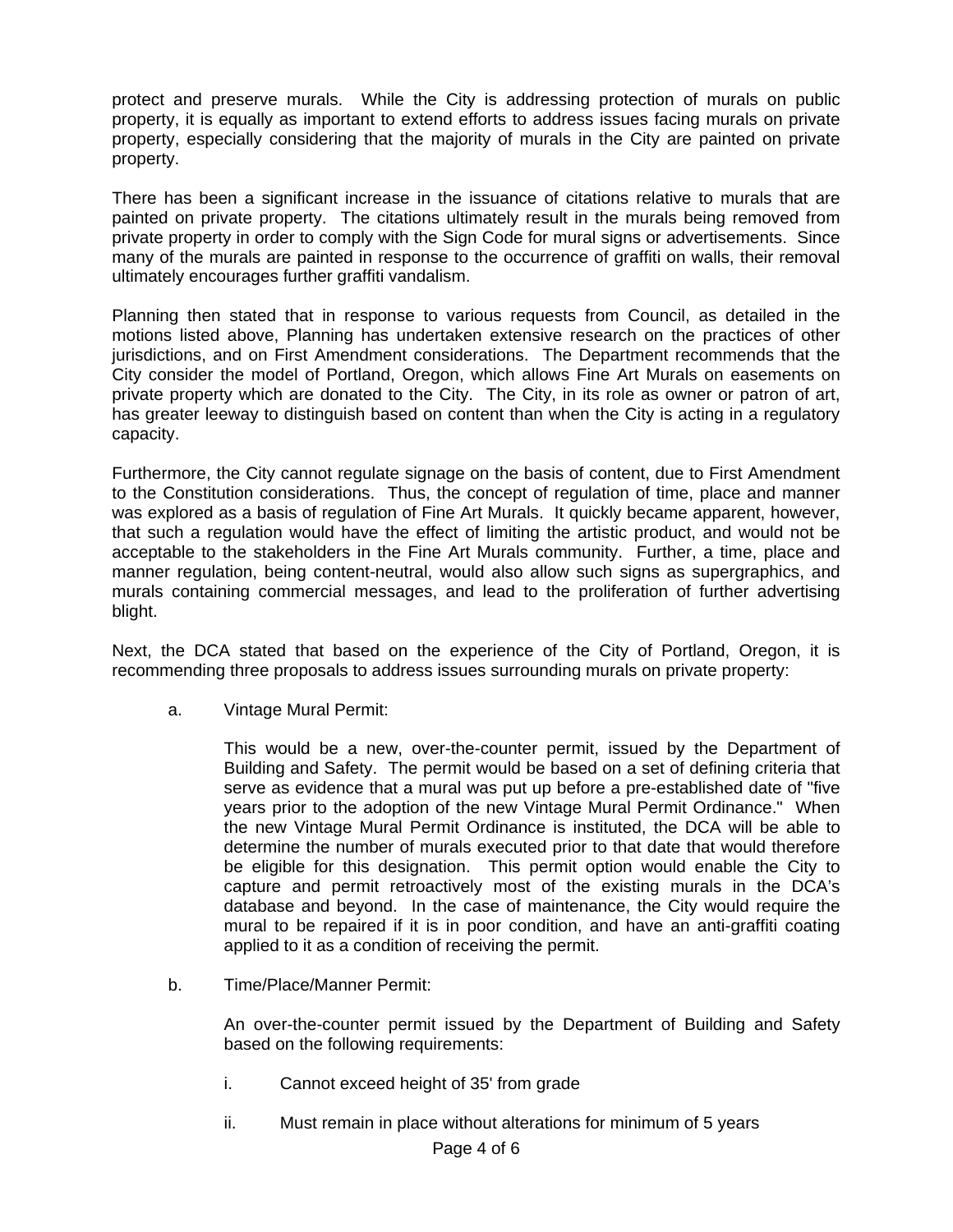- iii. Must have no exterior lighting
- iv. Maximum size is 1000 square feet
- v. Only one mural allowed per lot
- vi. May not cover doors or windows or other architectural elements such as cornices and pilasters
- vii. Must be placed on flat planes of walls
- viii. Property owner responsible for maintenance and must apply an antigraffiti coating to the mural

Fine Art Murals would be exempt from the wall sign calculations for allowable signs on private property, as currently listed in the sign code.

c. Public Art Easement Permit:

A mural permit issued by the DCA for larger murals on private property based on the following possible requirements:

- i. Murals may be created with either a non-standard or new material but the media must be appropriate to ensure the murals' longevity and durability.
- ii. Must be larger than 1000 square feet
- iii. Commitment from City to apply anti-graffiti coating 'to the mural and to abate graffiti during life of the permit.
- iv. Signed easement form from property owner (Grantor) with a commitment to keep mural in place and unchanged for 5 year minimum
- v. Compliance with City codes for safety, accessibility and lighting; may be fully privately funded, and/or fully or partially funded by the City

The first two permit processes are cost neutral for the City. However, the Public Art Easement permit process would have to be supported by new City program funding and would require buy-in from private property owners who would have to agree to donate their property in the form of an easement to the City. Finally, the requirements and responsibility for maintaining new murals would be better defined in all three mural permit processes, something that is not the case now.

After further consideration and having provided an opportunity for public comment, the Joint Committee moved to receive and file various reports and motions as listed above in Recommendation No.1. Additionally, the Joint Committee made a number of recommendations to move forward in the eventual implementation of the mural regulation system as proposed in the DCA's October 7, 2011 report and detailed above in Recommendation Nos. 2-7.

This matter is now forwarded to Council for its consideration.